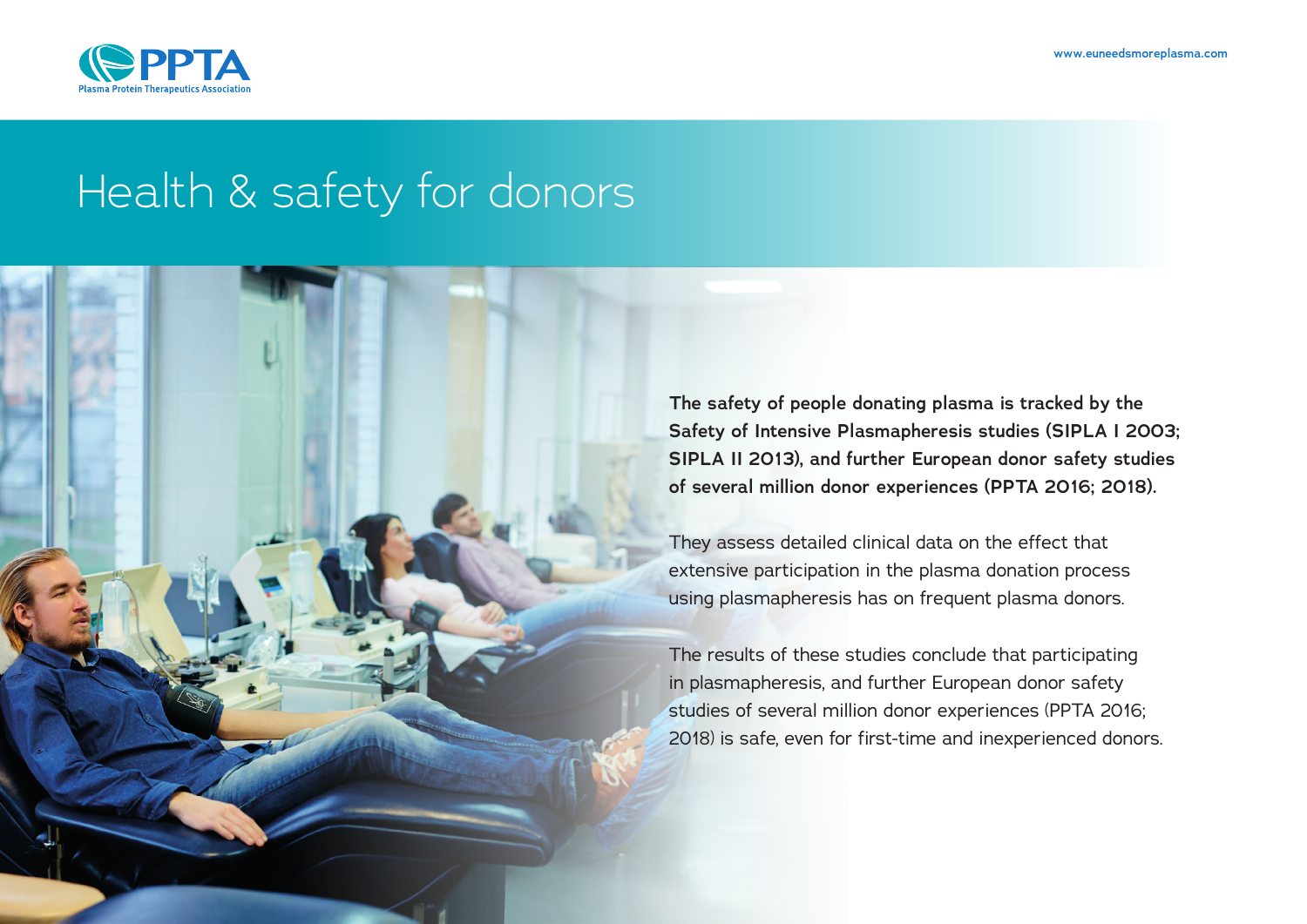## Donor Health & Safety

**A range of European plasma donor studies have tracked the safety of intensive plasmapheresis, and analyzed risk factors such as the intensity of donation, plasma volume per donation, frequency and the maximum plasma volume that one person can donate per year. The overall results show low risk and adverse events figures for the European donor population.** 

This body of evidence concludes 25:

- **•** No significant adverse effects were registered on donor health by long-term intensified plasmapheresis if Hemoglobin, Total Protein and Immunoglobulin levels are monitored regularly.
- **•** Donors and non-donors have equivalent humoral immune responses.
- **•** Risk of adverse events decreases with the number of donations.
- **•** Cardiovascular risk for donors is unaffected by plasmapheresis, evidenced by biochemical cardiovascular risk markers.
- **•** Plasma donors have less Dialysis-Associated Encephalopathy than Whole Blood donors and Blood Platelet donors.

SIPLA 2 study concludes that plasmapheresis is safe (based on max. 60 donations/year & volume depending on body weight).

## **Cross-industry assessment of donor adverse events**

A further study by PPTA analyzed adverse events over millions of plasma donations tracked across plasma protein therapy producers. It found that the majority of donor adverse events observed were mild and the need for medical intervention was rare 26.

In Germany, guidance on donation frequency is set by the science-based data provided by the German Chamber of physicians.<sup>27, 28</sup>

| 2016 Data Collection Study Highlights                              |                                                                                                                                                                                           |
|--------------------------------------------------------------------|-------------------------------------------------------------------------------------------------------------------------------------------------------------------------------------------|
| Data collection period                                             | 3 months in 2016                                                                                                                                                                          |
| Total plasma donations                                             | 7.6 million (79% of industry)                                                                                                                                                             |
| Dialysis-Associated Encephalopathy (DAE)<br>recorded               | 15,300                                                                                                                                                                                    |
| Overall DAE rate                                                   | 2.09 per 1000 donations                                                                                                                                                                   |
| Top 2 DAE Categories<br>75% of all Adverse Events (AE)             | Hypotensive/vasovagal prefaint with no loss of consciousness (57% of all AEs).<br>Local injury (hematoma/bruise) related to phlebotomy (18% of all AEs).                                  |
| Most rare DAE categories                                           | Severe hypotensive events (0.06 per 1000 donations)<br>Hypotensive events with prolonged loss of consciousness (0.01 per 1000 donations)<br>Hypotensive injury (0.007 per 1000 donations) |
| 2018 Data Collection Study highlights (publication in preparation) |                                                                                                                                                                                           |
| Data collection period                                             | 4 months in 2018                                                                                                                                                                          |
| Total plasma donations                                             | 12.5 million donations                                                                                                                                                                    |
| Overall DAE rate                                                   | 1.58 per 1000 donations                                                                                                                                                                   |
| Top DAE Categories                                                 | Vasovagal                                                                                                                                                                                 |
| Rare occurrences                                                   | Medical intervention<br>Donors needing transportation to the hospital within 24 hours, including donors who<br>has AEs after leaving the donation center (0.04 per 1000 donations).       |